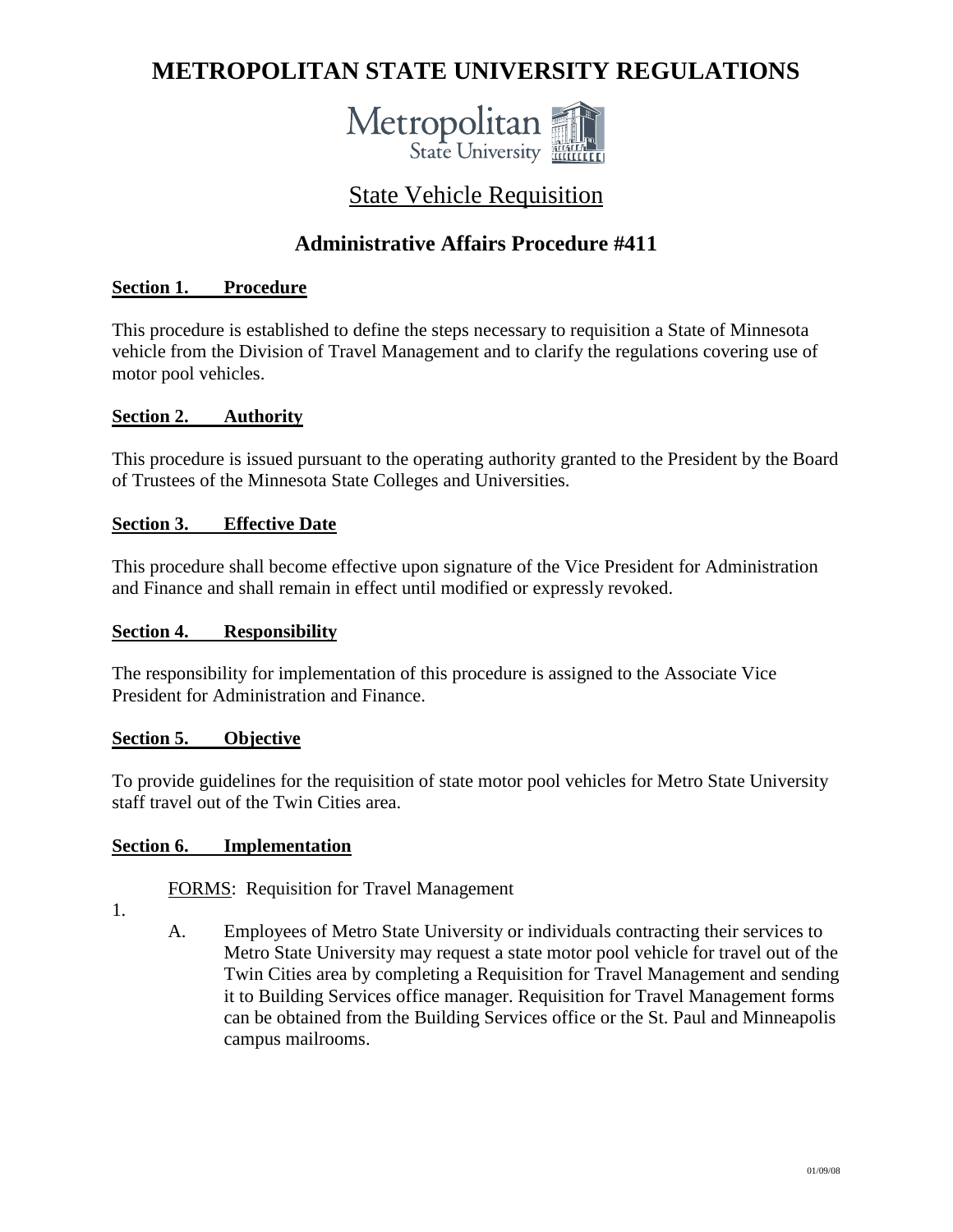- B. Student officers of officially recognized Metro State University student organizations may requisition a state vehicle by submitting Requisition for Travel Management form to the Vice President of Student Affairs for approval.
- 2. The request will be reviewed and processed as appropriate. All state vehicle requisitions require approval by the Associate Vice President for Administrative Affairs.
- 3. When the request has been submitted to and approved by Travel Management, a vehicle Requisition form (#MP-00006-02) will be provided to you.
- 4. Present the form to Travel Management at 296 Chester Street, Saint Paul. The driver of the vehicle must pick up and sign for it. Signing for another person is not allowed.

### **Section 7. Regulations**:

The following regulations have been established by Travel Management Division, and must be observed.

- A. State-owned vehicles will be used for official state business only. All State of Minnesota vehicles are Non-Smoking. Smoking in a state vehicle will result in a fee to deodorize vehicle. Violators may be denied vehicle usage in the future.
- B. Authorized drivers are state employees, contract employees if authorization to drive a state vehicle is specifically mentioned in their contract, students who have been given permission by college or university administration, and friends of handicapped employees who have the permission of that person plus approval of his/her supervisor.
- C. Authorized passengers must be state employees, other persons participating in related state programs/events, or friends of handicapped employees as stated above.
- D. Drivers must have a valid Minnesota driver's license and insurance. Proof of both must be submitted to supervisor or to Travel Management if requested.
- E. Drivers shall observe all ordinances and laws pertaining to the operation of motor vehicles.
- F. Self service refueling of all Travel Management cars is to be used whenever available. On every other tank refill, the engine oil level should be checked.
- G. When an assignment requires an employee to leave on Saturday or Sunday, a vehicle may be assigned and picked up on the previous Friday afternoon after 4:00 PM. Charges will be made only for the days the vehicle is used according to the information supplied by the driver (i.e., you will not be charged for Friday).
- H. If a vehicle is NOT picked up within two hours of designated pick up time, the reservation will be cancelled and the minimum daily rate charged to the requesting agency.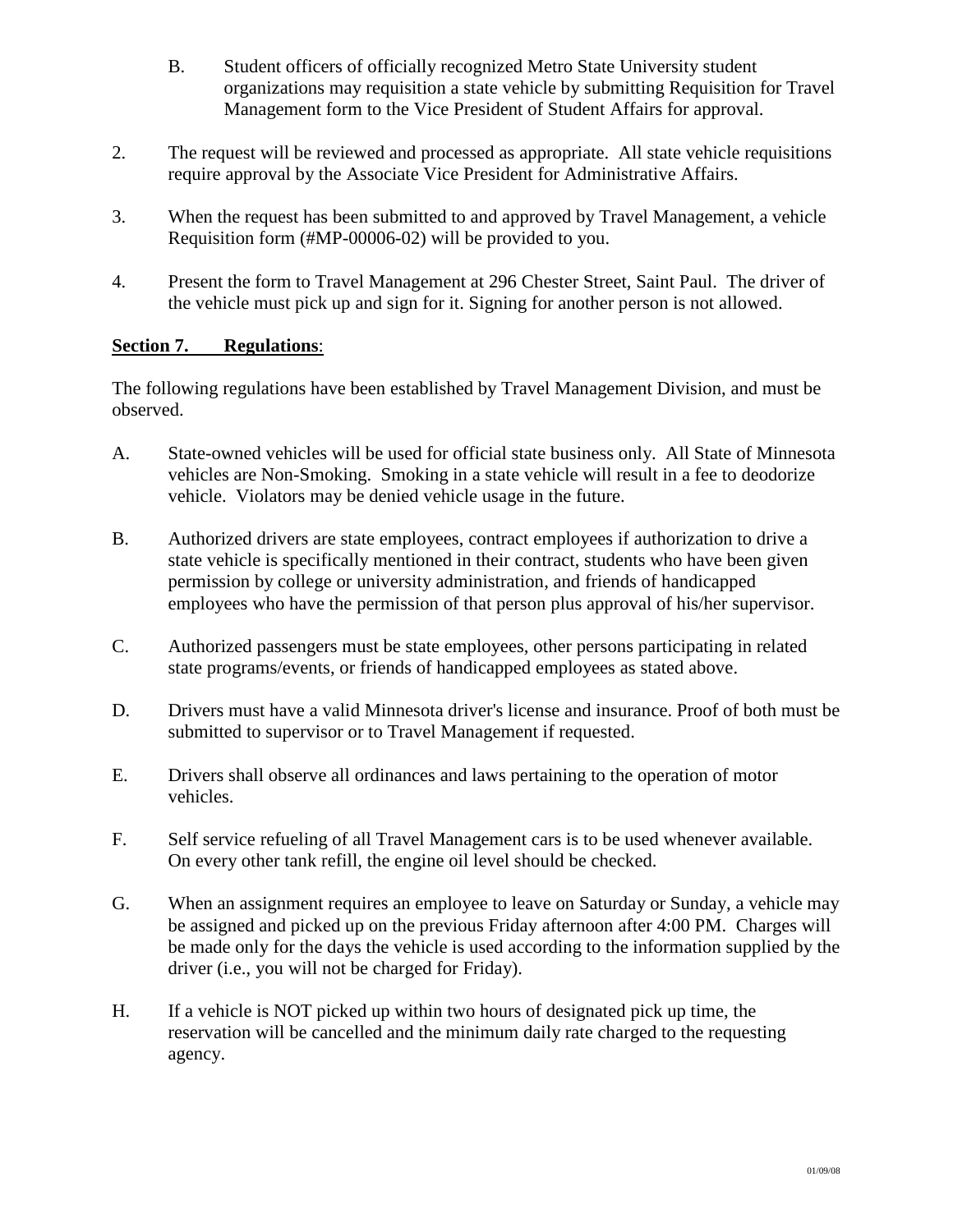- I. For those renting vehicles for several days, courtesy parking is provided for private vehicles. A courtesy pass must be obtained from Travel Management and placed on the dashboard of your car when parked in the designated courtesy parking area. If courtesy parking is not available, you will not be able to leave your private vehicle. If informed that parking is not available, please make alternate arrangements.
- J. Gas, oil and other services shall be obtained at the Travel Management shop when the vehicle is operated within the seven county metropolitan area. (Gas and oil can be obtained at the pumps east of the Travel Management building). A state credit card (supplied with vehicle keys) must be presented to the attendant at that time. For areas outside the seven county metropolitan area, gas and oil purchases shall be made from stations which will accept the state credit card. The driver must verify gallons (and discounts if appropriate) and record the information.
- K. Upon request, oil company credit cards will be furnished by the Travel Management Division for out-of-state trips.
- L. When a Travel Management Division vehicle is outside the seven county metropolitan area and is in need of repairs costing over \$35, it should be taken to an automobile garage specializing in the make of the vehicle involved. This is especially important during the warranty period. When repairs are done at a garage, a Field Purchase Order (Form 5595A, supplied in packet when car and keys are picked up) must be completed, indicating car number, mileage, type of work done and total charges. Unless previously authorized, the driver must phone the Travel Management Division (651) 296-8318, prior to incurring any repairs costing in excess of \$35 or before purchasing tires or batteries. The authorization number must be written on the face of the Field Purchase Order when sent in to Travel Management. The white and yellow copies of the Field Purchase Order are to be given to the garage conducting the repairs, with instructions to mail the white copy with an invoice to Travel Management for payment. Tires and batteries will be shipped by the Travel Management Division on request. If authorization is not given prior to repairs or purchases, the department will be charged for the unauthorized expenditures.

The Travel Management Division will accept collect phone calls to obtain authorization for repairs costing over \$35, from 8 AM to 4:30 PM, Monday through Friday at (651) 296-8318. If repairs are needed evenings or weekends, have the repairs made as inexpensively as possible and notify Travel Management by memo or phone call the next working day of the circumstances. Towing and starting charges will be paid by the Travel Management Division. If the vehicle is stalled within the metropolitan area, call (651) 296-8318 for instructions, or the nearest garage if after hours or in an emergency.

M. Upon completion of a trip, the vehicle must be returned to the Travel Management Division and properly parked heading forward into a stall. The white copy of the requisition form is completed by the driver including ending odometer reading, time and date of return, and signature. The vehicle must be returned at the time designated on the requisition form.

Special Note: The driver must indicate any mechanical problem on the reverse side of the form. When vehicles are returned after normal working hours, drivers are to deposit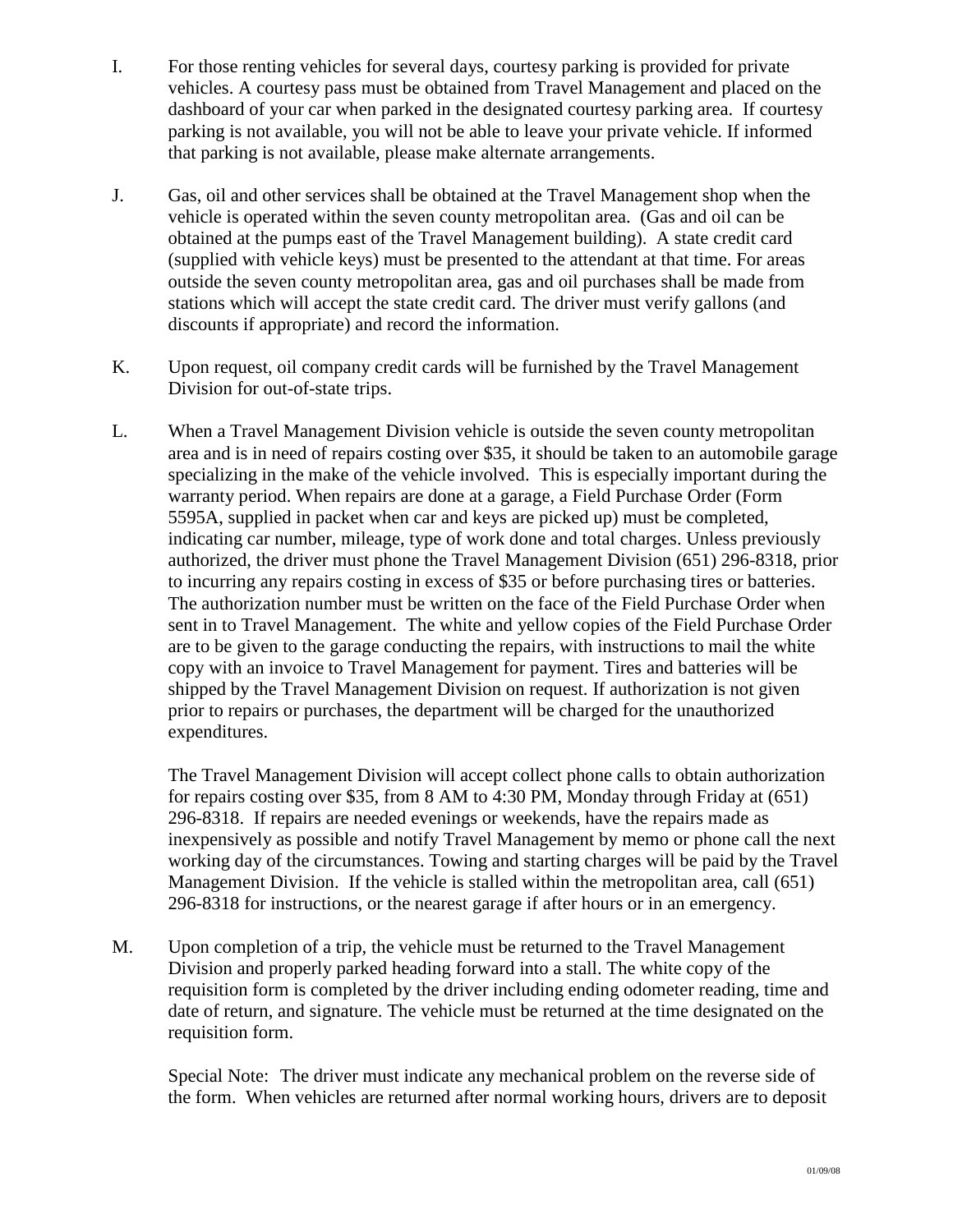keys in the night deposit box, place the packet in the drop box, and indicate where the vehicle is parked on the map located inside the Travel Management Lobby.

- N. Fines resulting from traffic citations involving either moving vehicle or parking violations shall be the obligation of the driver responsible for the vehicle involved.
- O. Parking of the Travel Management vehicle shall be the responsibility of the driver. Vehicle shall be locked and the keys removed. Vehicle shall be parked in a lot, if available. However, if no other parking is available, the vehicle may be parked on the street if not in violation of a local ordinance. If circumstances make it necessary to park the vehicle in a garage or parking lot, the fee shall be paid by the user agency.
- P. When a Travel Management Division vehicle is involved in an accident with a pedestrian, stationary object, or a moving vehicle, instructions are as follows:

Obtain competent medical care for any injured people.

Secure the following information:

- a. Names and addresses of all injured people.
- b. Location where the injured are taken.
- c. Vehicle owner's and driver's names, addresses, and driver license numbers.
- d. Vehicle license number and description including make, model color, etc.
- e. Names and addresses of all witnesses.
- f. Vehicle owners and drivers insurance company and policy number

Do NOT make any statements concerning the accident except to the police or Travel Management Division personnel.

Complete the official Minnesota Motor Vehicle Accident Report form from the Department of Public Safety (included in vehicle packet with keys, etc.), filling in all the information on both sides of the form.

NOTE: Make a diagram and detailed description of the accident, including all pedestrians and vehicles, both parked and moving, and all other factors and objects that have any bearing on the cause of the accident.

Inform Travel Management via phone (651) 296-6781 of the accident, including whether the car is in driveable condition. If the car is not, indicate where the vehicle is stored, out of the way of traffic.

Send the Motor Vehicle Accident report, within 24 hrs, signed by the driver, to the Travel Management Division office. The insurance section will be completed by Travel Management and the report, if necessary, will be forwarded to the Department of Public Safety by Travel Management. Department heads will be notified of accidents involving their employees.

Q. Insurance: An Insurance information card is included in the key packet. In case of an accident involving serious injury or death, and the Travel Management Division cannot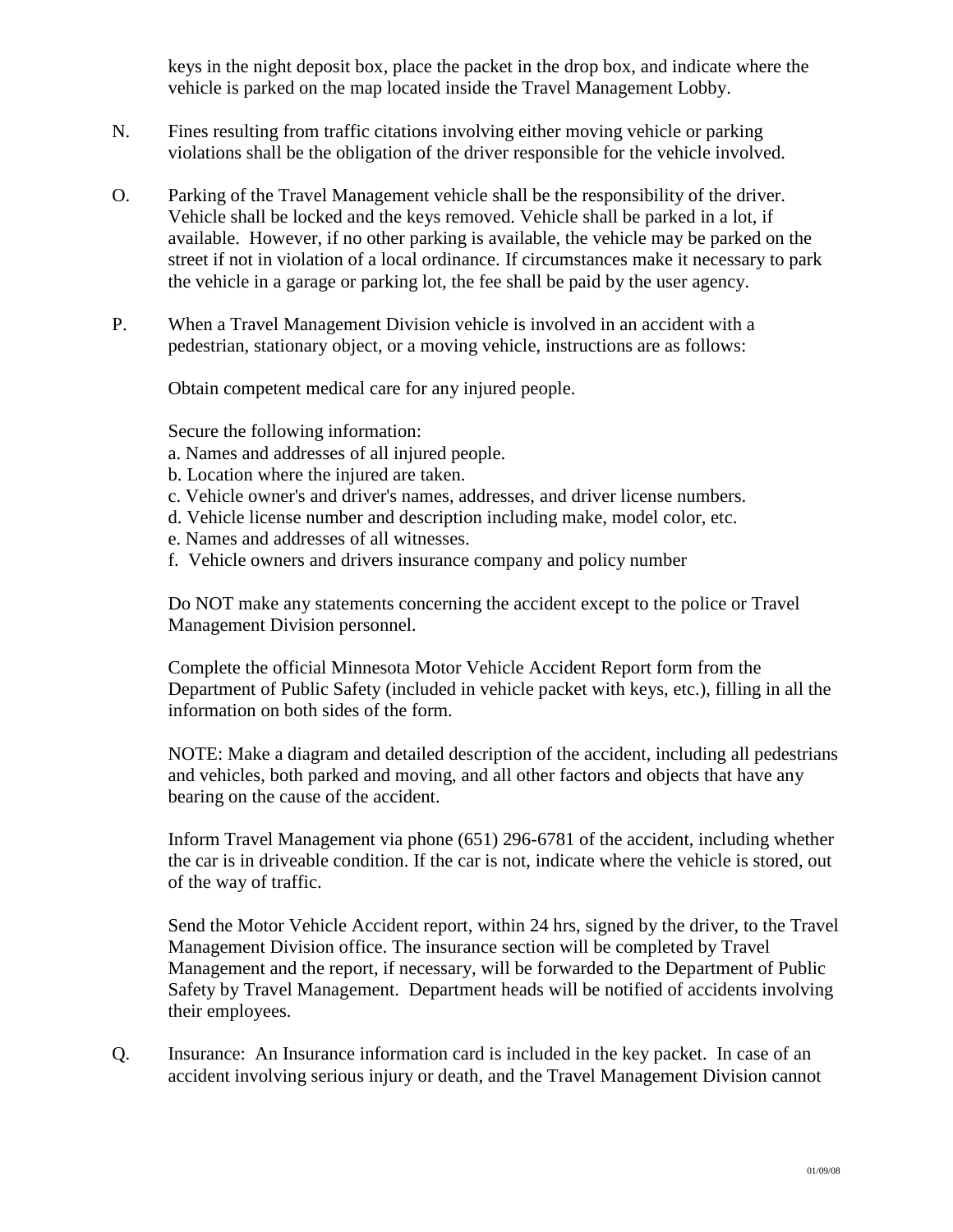be reached, call the General Adjustment Bureau (GAB) office. The phone number is on the ID card.

The state covers personal and property damage liability, but does not include comprehensive or collision coverage. In the case of damage to the vehicle where the driver did not do everything possible to avoid an accident according to National Safety Council Rules, the driver's agency may be charged for the cost of the damage to the vehicle.

R. Travel Management vehicles are equipped with seat belts for every passenger. All drivers and passengers are required by law to use safety belts.

Both state and federal laws have established maximum miles per hour. Employees driving state vehicles are to observe posted m.p.h. carefully, for their own safety as well as improving fuel economy substantially.

#### **Section 8. Review**

This procedure will be subject to review on an annual basis or as needed.

#### **Section 9. Approval**

Issued this 12th day of September, 2000.

\_\_\_\_\_\_\_\_\_\_\_\_\_\_\_\_\_\_\_\_\_\_\_\_\_\_\_\_\_\_\_\_\_\_\_\_\_\_\_\_\_\_\_\_\_\_\_\_\_\_\_\_\_\_ Cathleen Brannen, Vice President for Administration and Finance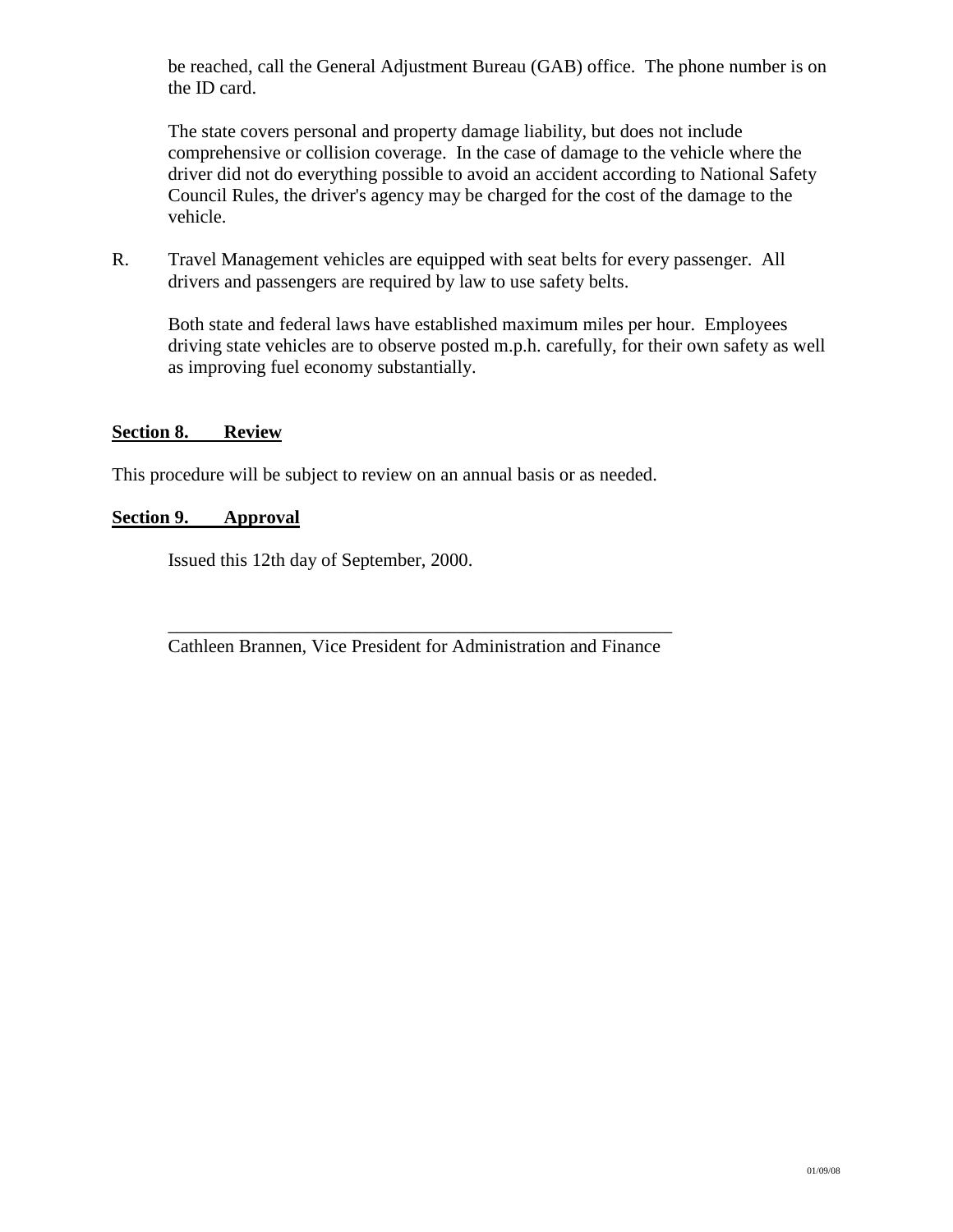#### **REQUISITION FOR STATE VEHICLES**

Please provide the following information when requesting a state vehicle. A minimum of 48 hour notice to Travel Management Division, is required. Please plan accordingly.

|                                                | (*Must be a state employee, contracted to Metro or authorized by university)                                                                                                                       |  |  |
|------------------------------------------------|----------------------------------------------------------------------------------------------------------------------------------------------------------------------------------------------------|--|--|
|                                                |                                                                                                                                                                                                    |  |  |
|                                                |                                                                                                                                                                                                    |  |  |
|                                                |                                                                                                                                                                                                    |  |  |
|                                                |                                                                                                                                                                                                    |  |  |
|                                                |                                                                                                                                                                                                    |  |  |
| and inspected proof of insurance for the same. | On Behalf of Metropolitan State University, I grant permission to the above named person to<br>operate a state vehicle for the time(s) specified below. I have verified the valid driver's license |  |  |
|                                                |                                                                                                                                                                                                    |  |  |
|                                                |                                                                                                                                                                                                    |  |  |
|                                                |                                                                                                                                                                                                    |  |  |
|                                                |                                                                                                                                                                                                    |  |  |
|                                                | Pick Up: Time_________(must be within 1 hr. period) DATE:_______________________                                                                                                                   |  |  |
|                                                | Return: Time_________(must be within 1 hr. period) DATE:________________________                                                                                                                   |  |  |
|                                                |                                                                                                                                                                                                    |  |  |
|                                                |                                                                                                                                                                                                    |  |  |

Vehicles are picked up and returned to Travel Management Division, 296 Chester Street, St. Paul. The driver of the vehicle must pick up and sign for it.

All of the information above is required to obtain a vehicle. Please contact Administrative Affairs at (651) 772-7740, with any questions you may have regarding requisitions of vehicles. The Requisition for Travel Management also serves as the 1400 required to encumber the necessary funds. Travel Management will be contacted and a reservation made, and the proper requisition form will be issued to you. Thank you!

NOTE: A table of vehicle types/rates is below to assist you in completing your Requisition for Travel Management.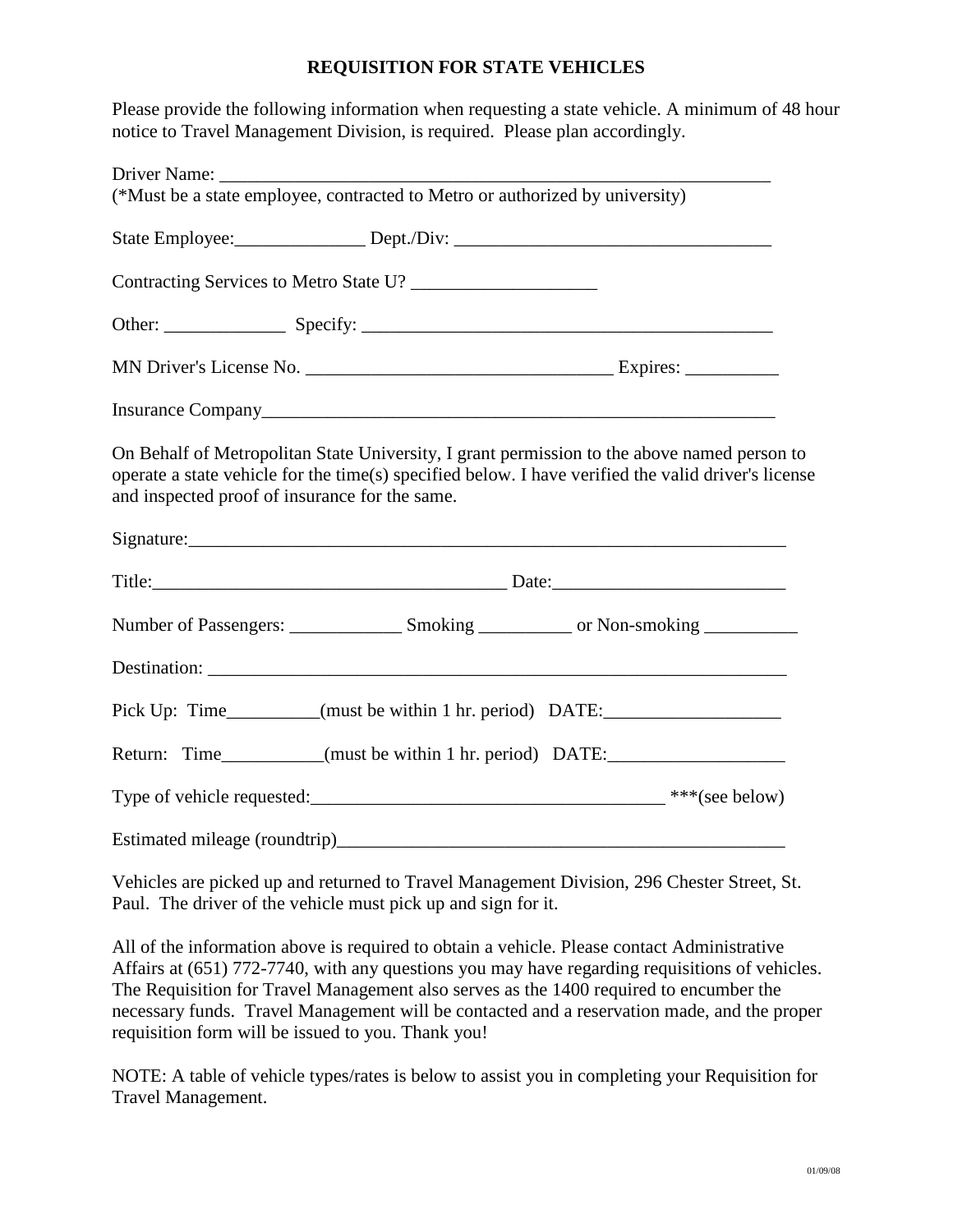## Travel Management Vehicle Types/Rates: EFFECTIVE 7-1-00:

| Vehicle type  | Cost/Day | Cost/Mile |
|---------------|----------|-----------|
| Subcompact    | \$13.00  | \$0.07    |
| Compact       | 14.00    | 0.07      |
| Intermediate  | 16.00    | 0.09      |
| Van           | 19.00    | 0.15      |
| Passenger Van | 25.00    | 0.20      |
| Carryall      | 26.00    | 0.20      |
| Minivan       | 18.00    | 0.11      |